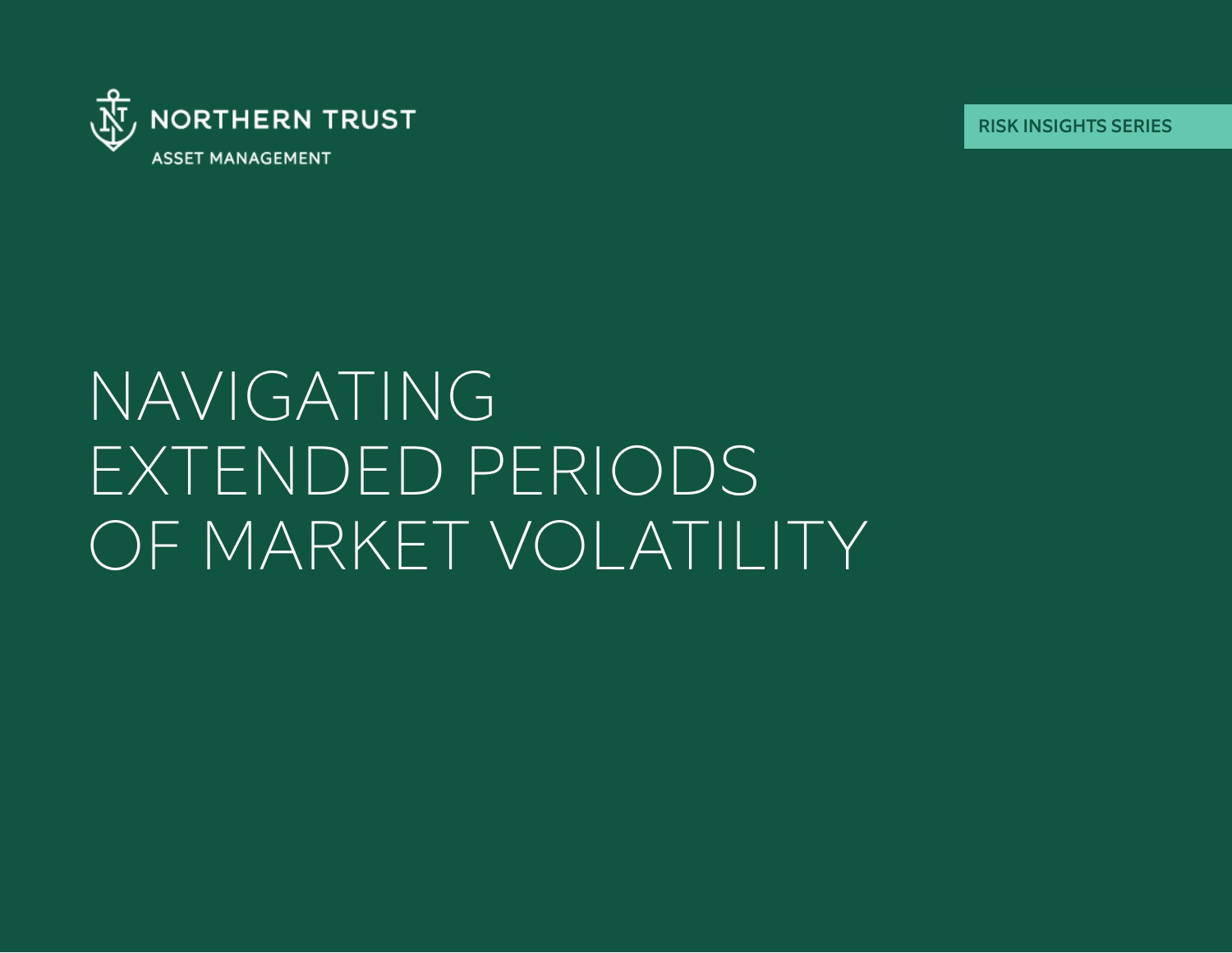### The New Normal: More Frequent and Extreme Volatility

#### DAILY POINT INCREASE<sup>1</sup> IN THE VIX



We are in a new era of extreme volatility that is leaving investors searching for new ways to achieve the same portfolio objectives.

In an environment marked by rapid market swings, investors looking to consistently outperform will have to increase their emphasis on downside protection while maintaining their upside participation.

1Volatility increases are represented by any increase in the VIX daily, as of 6/30/2020.

2Volatility shocks are any increase in the VIX daily greater than five points.

Source: Northern Trust Asset Management, Bloomberg. Past performance is no guarantee of future results. Index performance returns do not reflect any management fees, transaction costs or expenses. It is not possible to invest directly in any index.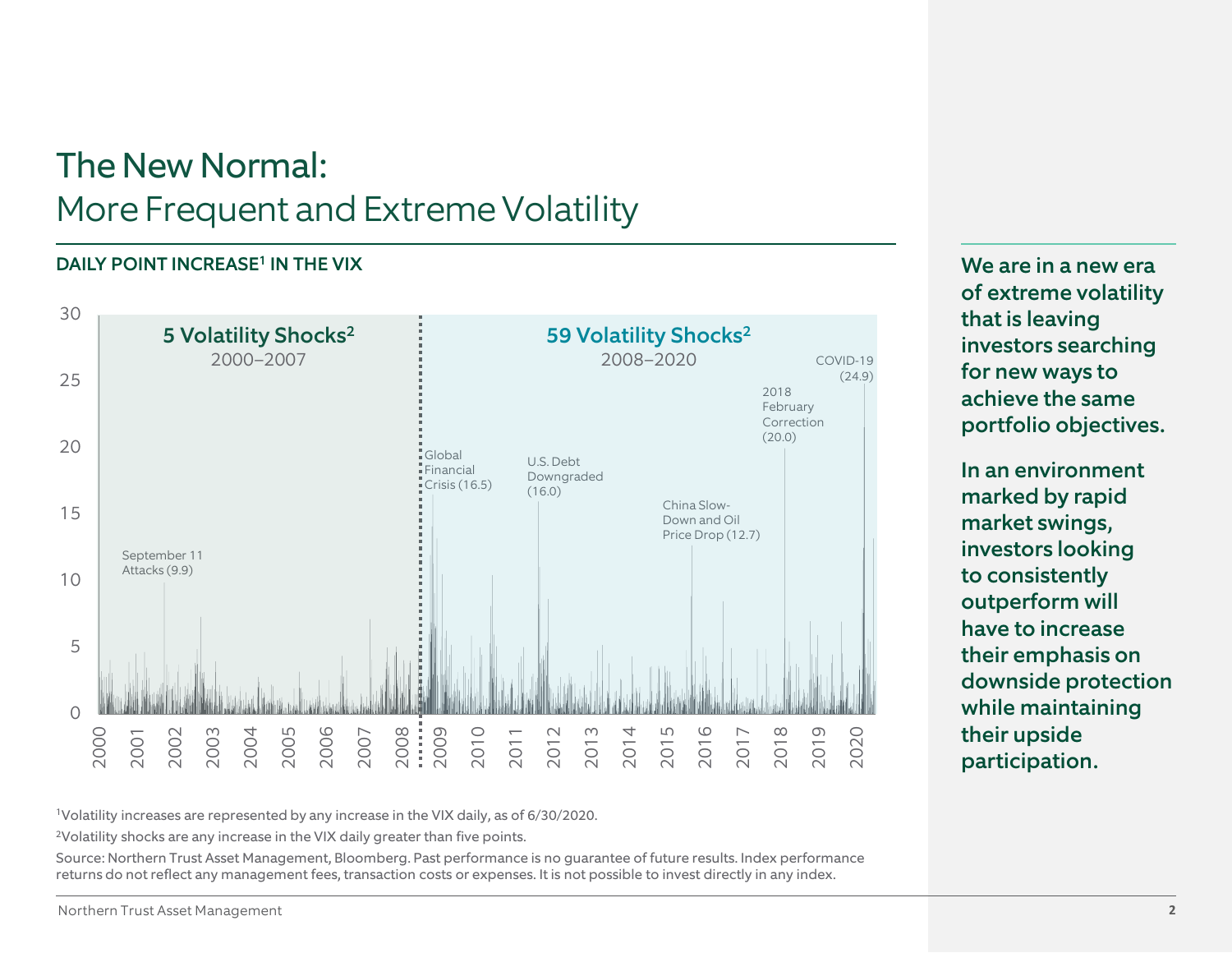### The Volatility Gap in Down and Up Markets is Growing — Causing More Extreme Market Swings

### VOLATILITY (STANDARD DEVIATION) DURING DOWN AND UP MARKETS



Source: Northern Trust Quantitative Research, FactSet. Russell 1000 Index. Data from 1/1/1990 to 3/13/2020. Chart shows the realized monthly volatility in up and down markets, as well as the ratio. Monthly volatilities calculated using daily return data in each month. Values averaged across selected time horizons. Past performance is no guarantee of future results. Index performance returns do not reflect any management fees, transaction costs or expenses. It is not possible to invest directly in any index.

The ratio of volatility in down markets vs. up markets has been trending upward over the past 30 years. Simply put, markets are declining more rapidly than when they move up.

This fundamental shift in market behavior is leading investors to reassess their portfolios' readiness for this new volatility paradigm.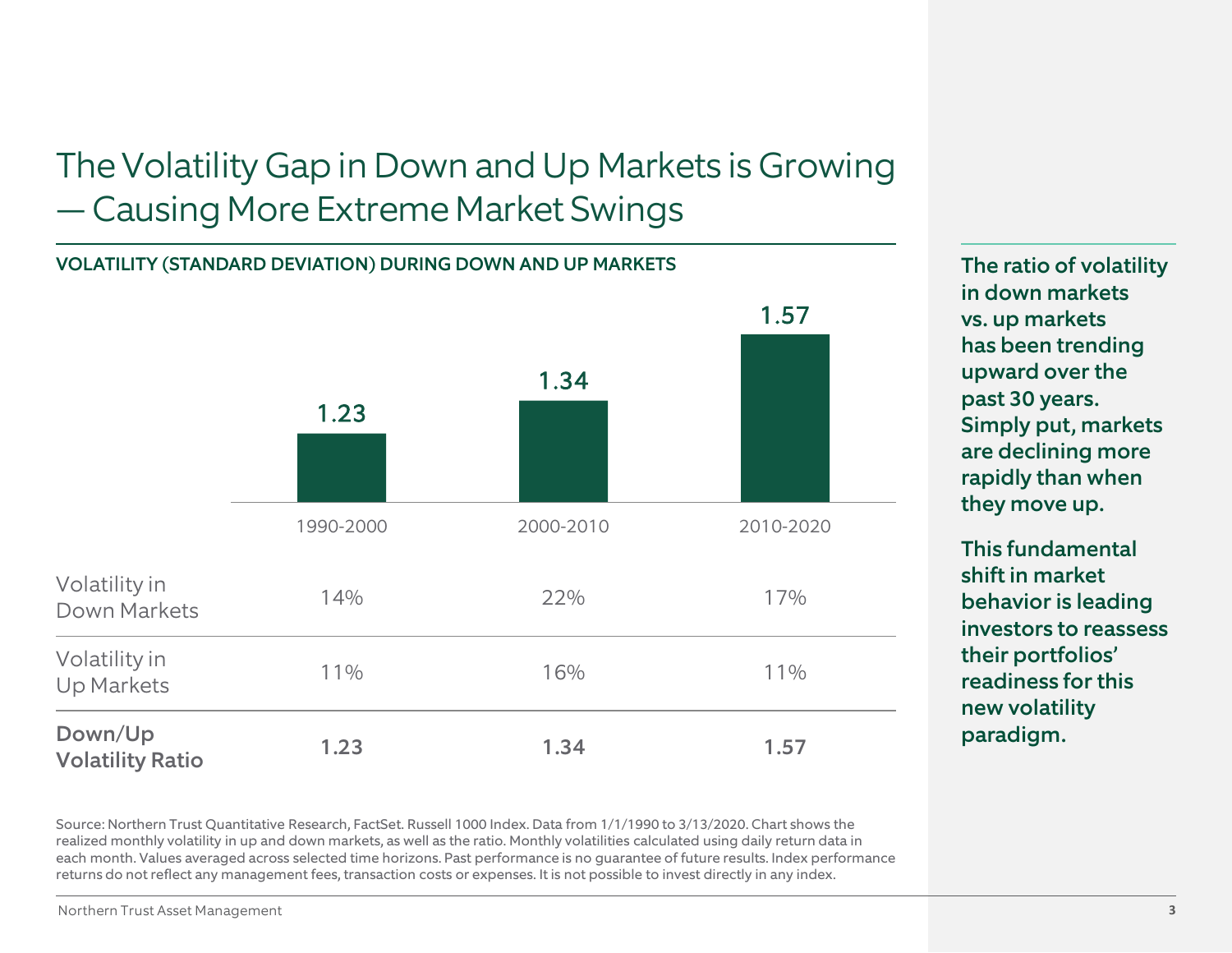### Generating Alpha Will Require Investment Strategies With a Similar Asymmetric Risk Profile

## 1.06 1.20 1.23 1990-2000 2000-2010 2010-2020 UP/DOWN CAPTURE RATIO OF LOW VOLATILITY EQUITIES1 Up Market Capture Ratio 82% 66% 84% Down Market Capture Ratio 78% 55% 68% Up/Down Capture Ratio 1.06 1.20 1.23

<sup>1</sup>Low Volatility research portfolios are formed by selecting the bottom 30% of securities ranked by trailing 1-year daily volatility.<br>
The analy volatility research portfolios are formed by selecting the bottom 30% of sec Research portfolios are capitalization weighted and rebalanced quarterly.

Source: Northern Trust Asset Management, FactSet. Russell 1000 Universe, 12/31/1989 through 12/31/2019. For illustrative purposes only. Past performance is no guarantee of future results. Index performance returns do not reflect any management fees, transaction costs or expenses. It is not possible to invest directly in any index.

This pattern of asymmetric volatility is likely to continue.

While increased volatility is never welcomed, here's an essential truth: lower volatility equities have historically performed very well in turbulent markets.

Continuing to achieve portfolio objectives in this environment will require a greater use of investment strategies with a similar risk and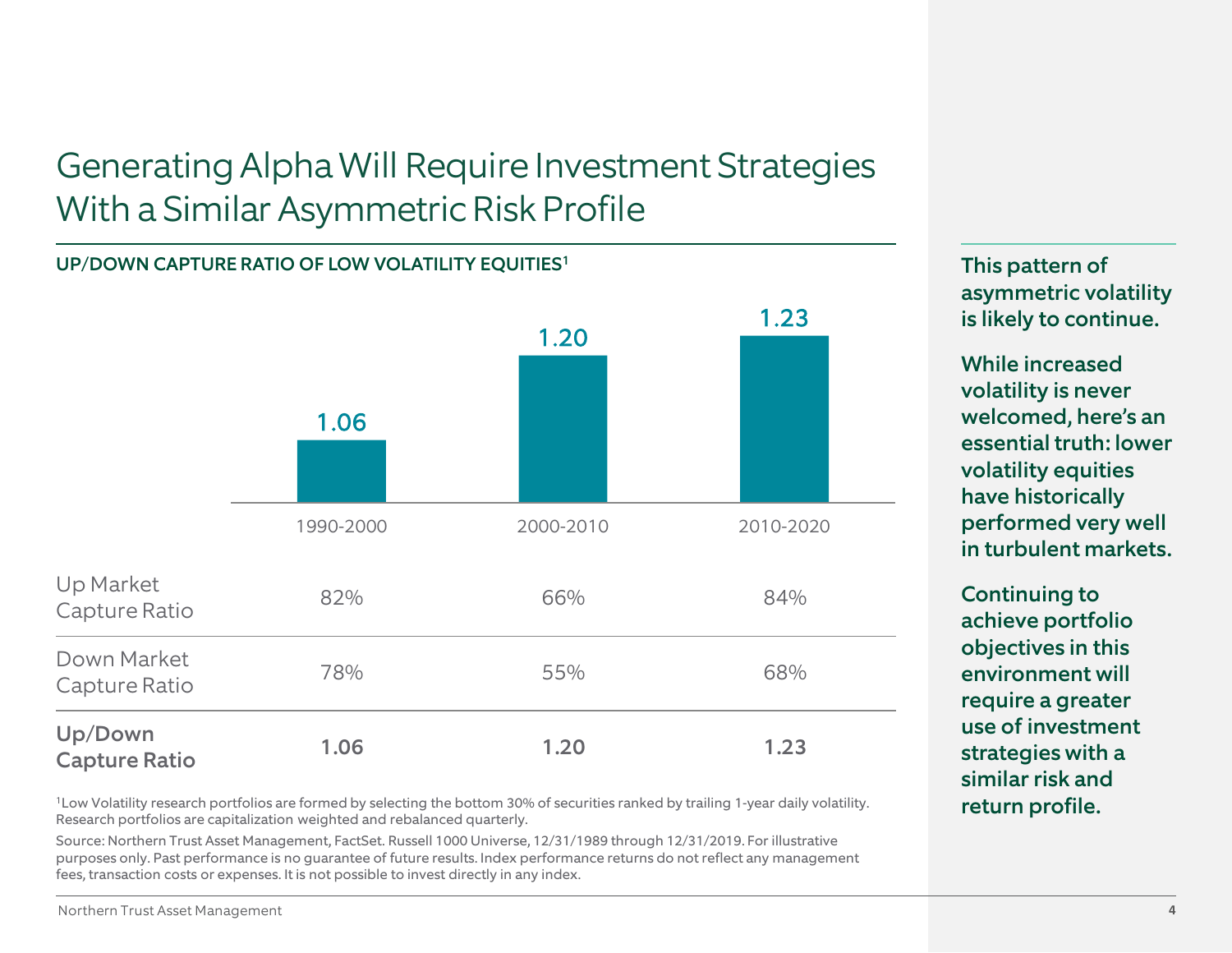### The Potential Cost of Delaying Your Re-Balance



As the speed of market corrections increases and general volatility becomes more pervasive, timing becomes everything.

While it's nearly impossible to time the bottom of any correction perfectly, the cost of delaying the decision to re-balance equity allocations for several months can have material long-term effects.

1Market bottom was March 2009 for the S&P 500 Index.

Source: Northern Trust Asset Management, eVestment. Data from 3/1/2009 to 12/31/2019. Graph represents the hypothetical growth of \$10M using the S&P 500 Index. "Investing at Market Bottom" time period is from 3/1/2009 – 12/31/2019 and each subsequent beginning period is moved up by the "delay" amount. Past performance is no guarantee of future results. Index performance returns do not reflect any management fees, transaction costs or expenses. It is not possible to invest directly in any index.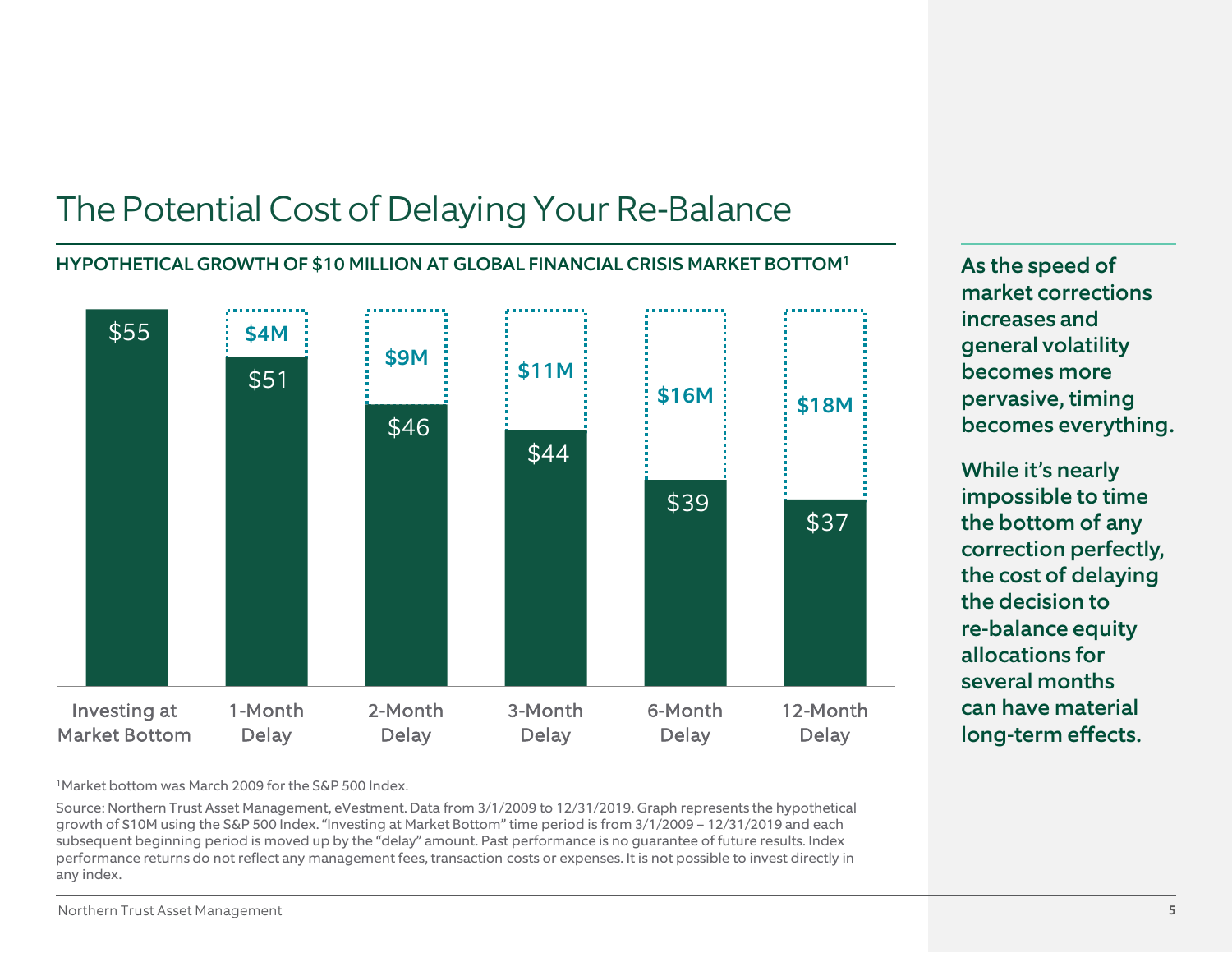### Northern Trust Quality Low Volatility: A Core Equity Allocation With Strong Market Upside Potential While Reducing Downside Risk

#### NORTHERN TRUST QUALITY LOW VOLATILITY TOTAL RETURN INDEX

■ Excess Return vs. eVestment US Large Cap Core Equity Universe Median Risk Reduction vs. eVestment US Large Cap Core Equity Universe Median



Source: Northern Trust Asset Management, eVestment. Data as of 6/30/2020. Time periods of more than one year are annualized. Past performance is no guarantee of future results. Performance returns and the principal value of an investment will fluctuate. Performance returns contained herein are subject to revision by Northern Trust. Index performance returns do not reflect any management fees, transaction costs or expenses. It is not possible to invest directly in any index. Gross performance returns contained herein include reinvestment of dividends and other earnings, transaction costs, and all fees and expenses other than investment management fees, unless indicated otherwise.

As you look to re-balance equity holdings amidst the market correction, it is an opportune time to take a fresh look at large-cap equity allocations to ensure they are built to withstand a volatile and slow growth environment.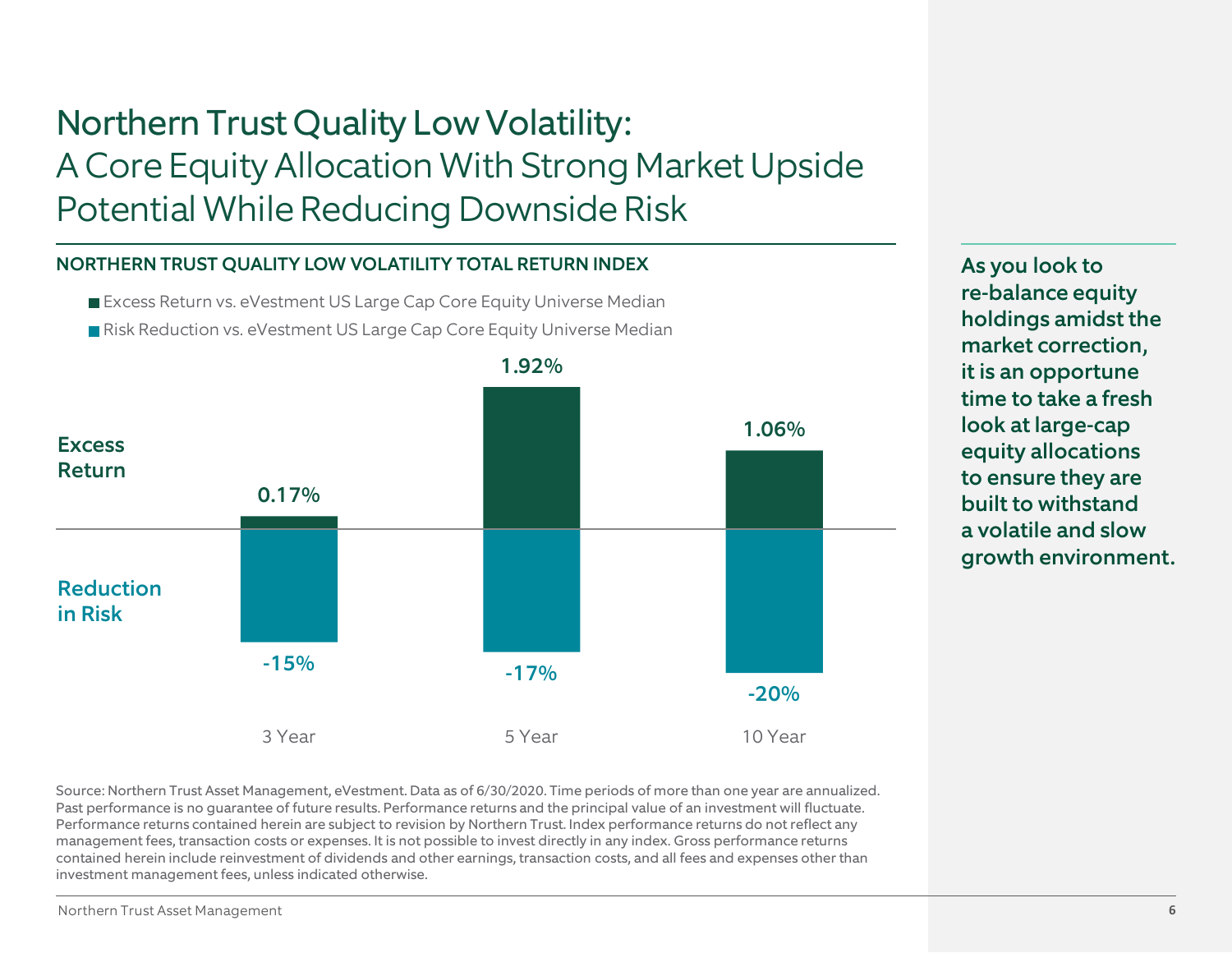### A Purposeful Focus on Navigating Both Up and Down Markets Has Resulted in More Value With Less Risk



Source: Northern Trust Asset Management, eVestment. Data is from 7/1/2015 to 6/30/2020. Past performance is no guarantee of future results. Performance returns and the principal value of an investment will fluctuate. Performance returns contained herein are subject to revision by Northern Trust. Index performance returns do not reflect any management fees, transaction costs or expenses. It is not possible to invest directly in any index. Gross performance returns contained herein include reinvestment of dividends and other earnings, transaction costs, and all fees and expenses other than investment management fees, unless indicated otherwise.

During periods of extended volatility, solely focusing on reducing risk to mitigate the effects of large drawdowns will chip away at portfolio returns over time.

Our proprietary approach to portfolio construction is designed to find securities with beneficial attributes — in up and down markets — to consistently add value over time.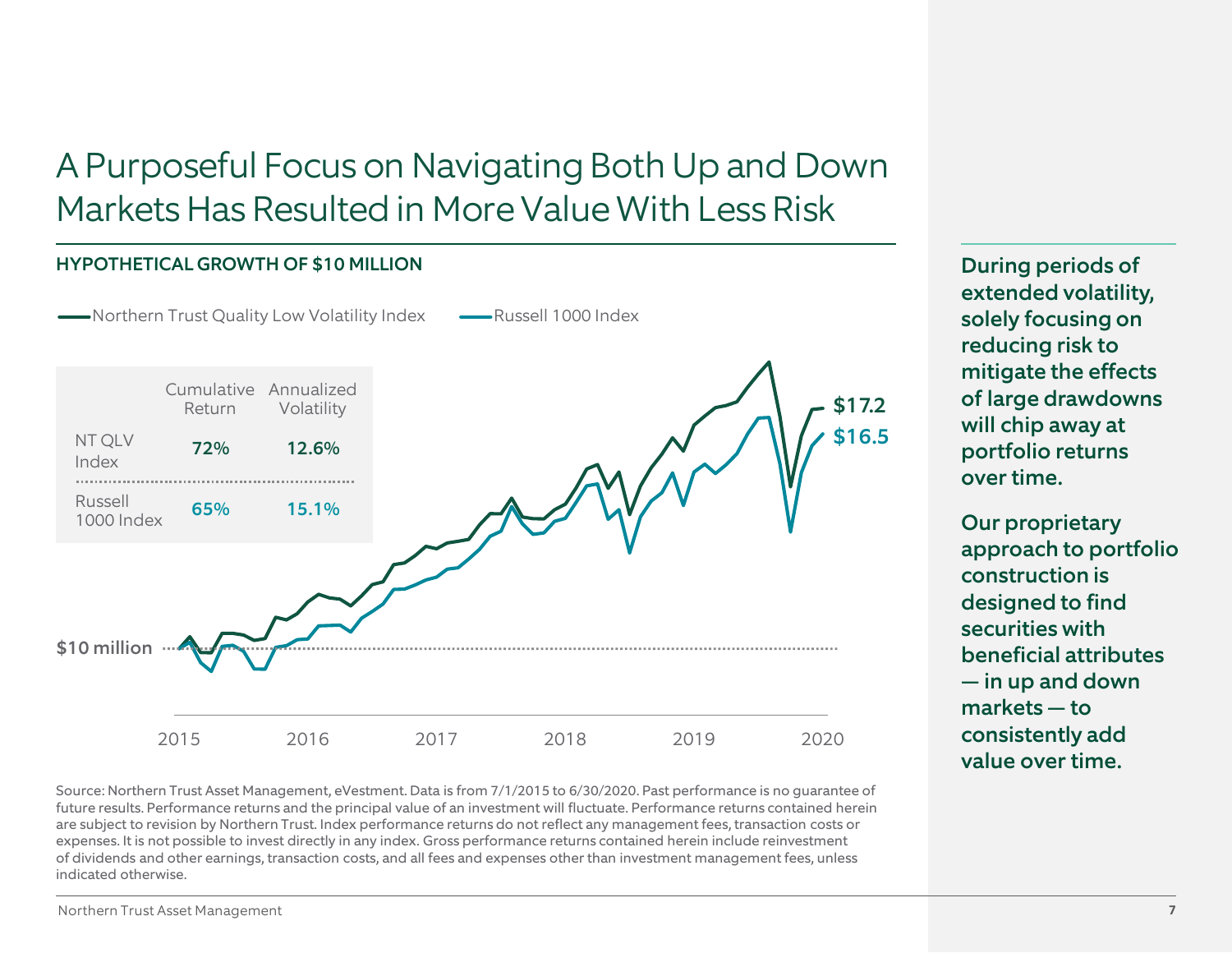### When Bad Years Hit You Need Your Core Equity Portfolio to Provide a Tailwind, Not a Headwind

#### NORTHERN TRUST QUALITY LOW VOLATILITY TOTAL RETURN INDEX EXCESS RETURNS

vs. Russell 1000 Index vs. Evestment U.S. Large Cap Core Peer Group Median



"U.S. equity market" is represented by the Russell 1000 index. 25 trading days per year is calculated as the average number of trading days where the Russell 1000 return was less than -1% per year from 2010–2019.

Source: Northern Trust Asset Management, eVestment, Russell. Past performance is no guarantee of future results. Performance returns and the principal value of an investment will fluctuate. Performance returns contained herein are subject to revision by Northern Trust. Index performance returns do not reflect any management fees, transaction costs or expenses. It is not possible to invest directly in any index. Gross performance returns contained herein include reinvestment of dividends and other earnings, transaction costs, and all fees and expenses other than investment management fees, unless indicated otherwise.

The U.S. equity market experiences 25 trading days per year when the market returns -1% or worse, on average.1 While 2017 was an exception, with only four large down days, we anticipate a far more volatile future.

And, if your core equity holdings are not equipped to deliver alpha during such volatility, it may be challenging to meet investment objectives.

Northern Trust Asset Management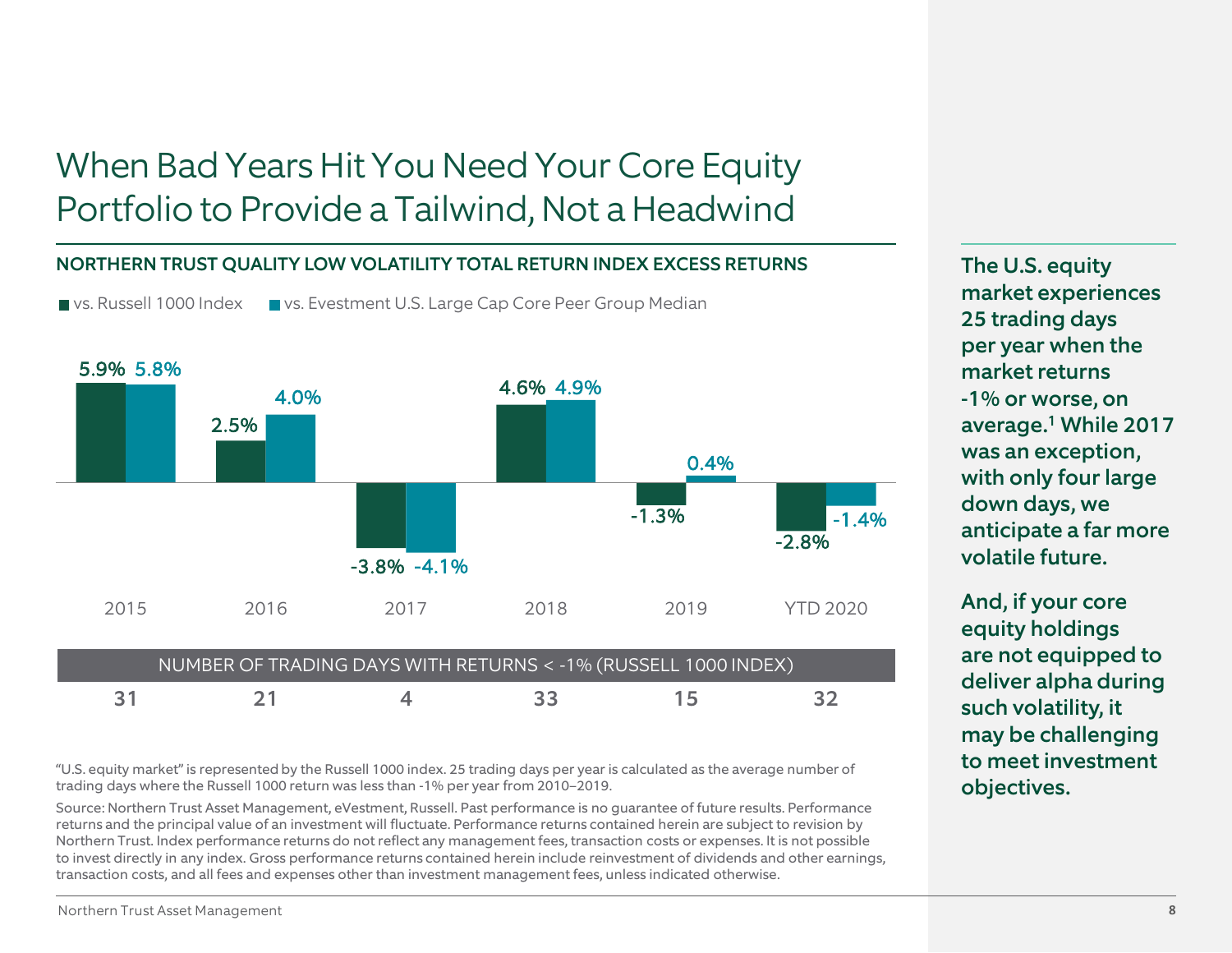LEARN MORE About Northern Trust Asset Management's portfolio construction expertise. Please visit our website [\(click here\)](https://www.northerntrust.com/united-states/what-we-do/investment-management/equity/quantitative) or contact one of our experts:

#### INSTITUTIONS AND CONSULTANTS

877.651.9156 [Click to email](mailto:Northern_Trust_Asset_Management_Service_Center@ntrs.com) 

#### FINANCIAL ADVISORS 844.544.4471 [Click to email](mailto:intermediaryservices@ntrs.com)

### Important Information

For Asia-Pacific markets, this information is directed to institutional, professional and wholesale clients or investors only and should not be relied upon by retail clients or investors. The information contained herein is intended for use with current or prospective clients of Northern Trust Investments, Inc. The information is not intended for distribution or use by any person in any jurisdiction where such distributionwould be contrary to local law or regulation. Northern Trust and its affiliates may have positions in and may effect transactions in the markets, contracts and related investments different than described in this information. This information is obtained from sources believed to be reliable, and its accuracy and completeness are not guaranteed. Information does not constitute a recommendation of any investment strategy, is not intended as investment advice and does not take into account all the circumstances of each investor. Opinions and forecasts discussed are those of the author, do not necessarily reflect the views of Northern Trust and are subject to change without notice.

This report is provided for informational purposes only and is not intended to be, and should not be construed as, an offer, solicitation or recommendation with respect to any transaction and should not be treated as legal advice, investment advice or tax advice. Recipients should not rely upon this information as a substitute for obtaining specific legal or tax advice from their own professional legal or tax advisors. References to specific securities and their issuers are for illustrative purposes only and are not intended and should not be interpreted as recommendations to purchase or sell such securities. Indices and trademarks are the property of their respective owners. Information is subject to change based on market or other conditions.

All securities investing and trading activities risk the loss of capital. Each portfolio is subject to substantial risks including market risks, strategy risks, adviser risk and risks with respect to its investment in other structures. There can be no assurance that any portfolio investment objectives will be achieved, or that any investment will achieve profits or avoid incurring substantial losses. No investment strategy or risk management technique can guarantee returns or eliminate risk in any market environment. Risk controls and models do not promise any level of performance or guarantee against loss of principal. Any discussion of risk management is intended to describe Northern Trust's efforts to monitor and manage risk but does not imply low risk.

Past performance is no guarantee of future results. Performance returns and the principal value of an investment will fluctuate. Performance returns contained herein are subject to revision by Northern Trust. Comparative indices shown are provided as an indication of the performance of a particular segment of the capital markets and/or alternative strategies in general. Index performance returns do not reflect any management fees, transaction costs or expenses. It is not possible to invest directly in any index. Net performance returns are reduced by investment management fees and other expenses relating to the management of the account. Gross performance returns contained herein include reinvestment of dividends and other earnings, transaction costs, and all fees and expenses other than investment management fees, unless indicated otherwise. For additional information on fees, please refer to Part 2a of the Form ADV or consult a Northern Trust representative.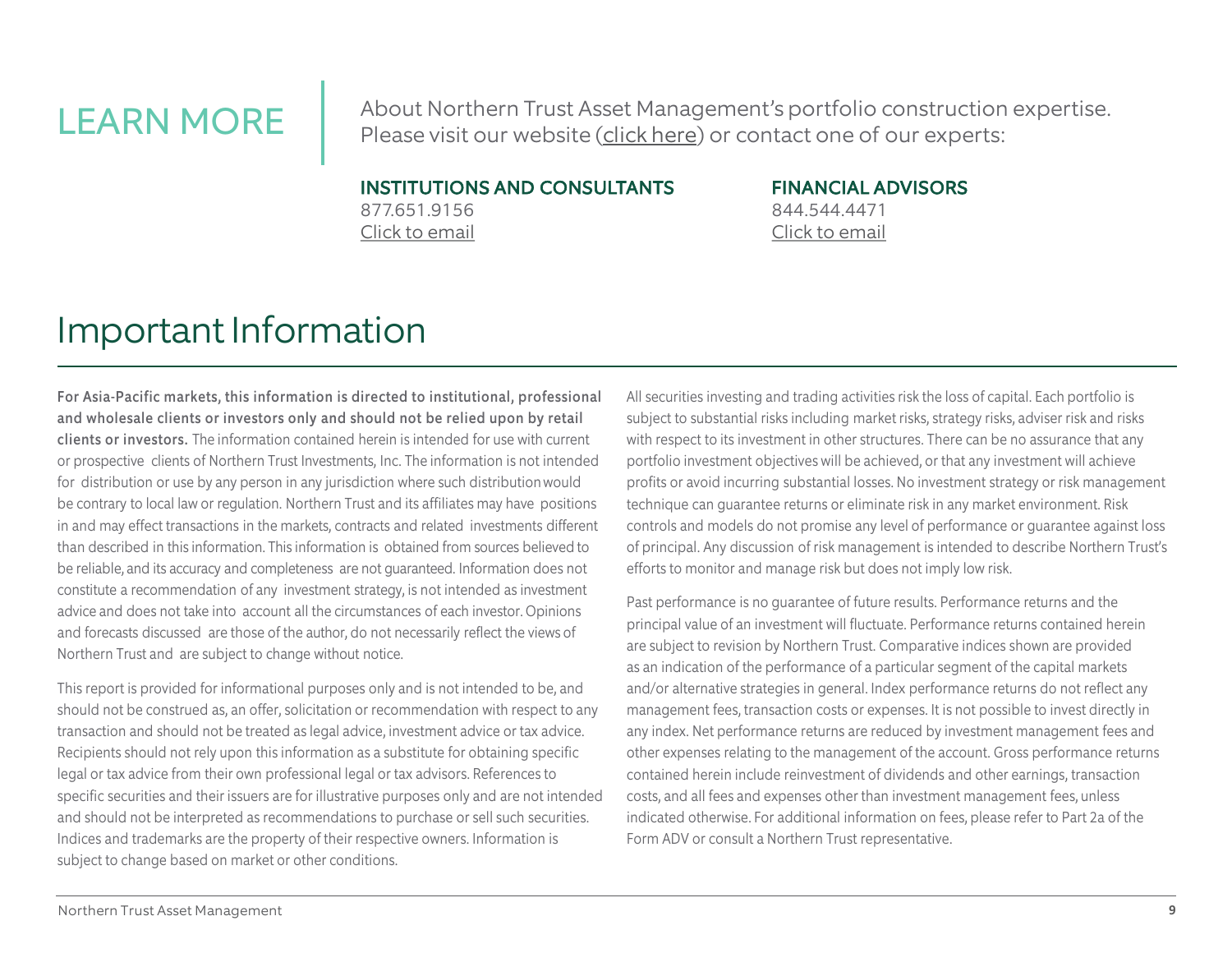### Important Information

If presented, hypothetical portfolio information provided does not represent results of an actual investment portfolio but reflects representative historical performance of the strategies, funds or accounts listed herein, which were selected with the benefit of hindsight. Hypothetical performance results do not reflect actual trading. No representation is being made that any portfolio will achieve a performance record similar to that shown. A hypothetical investment does not necessarily take into account the fees, risks, economic or market factors/conditions an investor might experience in actual trading. Hypothetical results may have under- or over-compensation for the impact, if any, of certain market factors such as lack of liquidity, economic or market factors/conditions. The investment returns of other clients may differ materially from the portfolio portrayed. There are numerous other factors related to the markets in general or to the implementation of any specific program that cannot be fully accounted for in the preparation of hypothetical performance results. The information is confidential and may not be duplicated in any form or disseminated without the prior consent of Northern Trust.

This information is intended for purposes of Northern Trust marketing of itself as a provider of the products and services described herein and not to provide any investment recommendations or advice within the meaning of the Department of Labor's Final Fiduciary Rule (29 CFR §2510.3-21). Northern Trust is not undertaking to provide impartial investment advice or give advice in a fiduciary capacity to the recipient of these materials. To the extent that the recipient of these materials has authority to act on behalf of a benefit plan that is subject to Title I of the Employee Retirement Income Security Act of 1974, as amended ("ERISA"), Northern Trust provides information with the understanding that the recipient: (1) is a fiduciary under ERISA with respect to any plan transaction(s) contemplated herein and is responsible for exercising independent judgment in evaluating any such transaction(s); (2) is independent of Northern Trust; (3) is a bank or similarly regulated financial institution, insurance carrier, registered investment adviser, registered broker-dealer, or a plan fiduciary that holds, or has under management or control, total assets of at least \$50 million; (4) is capable of evaluating investment risks independently, both in general and with regard to particular transactions and investment strategies.

Please advise Northern Trust immediately if any of the foregoing understandings is incorrect. Further, Northern Trust and its affiliates receive fees and other compensation in connection with the products and services described herein as well as for custody, fund administration, transfer agent, investment operations outsourcing and other services rendered to various proprietary and third party investment products and firms that may be the subject of or become associated with the services described herein.

Northern Trust Asset Management is composed of Northern Trust Investments, Inc. Northern Trust Global Investments Limited, Northern Trust Fund Managers (Ireland) Limited, Northern Trust Global Investments Japan, K.K., NT Global Advisors Inc., 50 South Capital Advisors, LLC and investment personnel of The Northern Trust Company of Hong Kong Limited, The Northern Trust Company, and Belvedere Advisors, LLC.

© 2020 Northern Trust Corporation. Head Office: 50 South La Salle Street, Chicago, Illinois 60603 U.S.A.